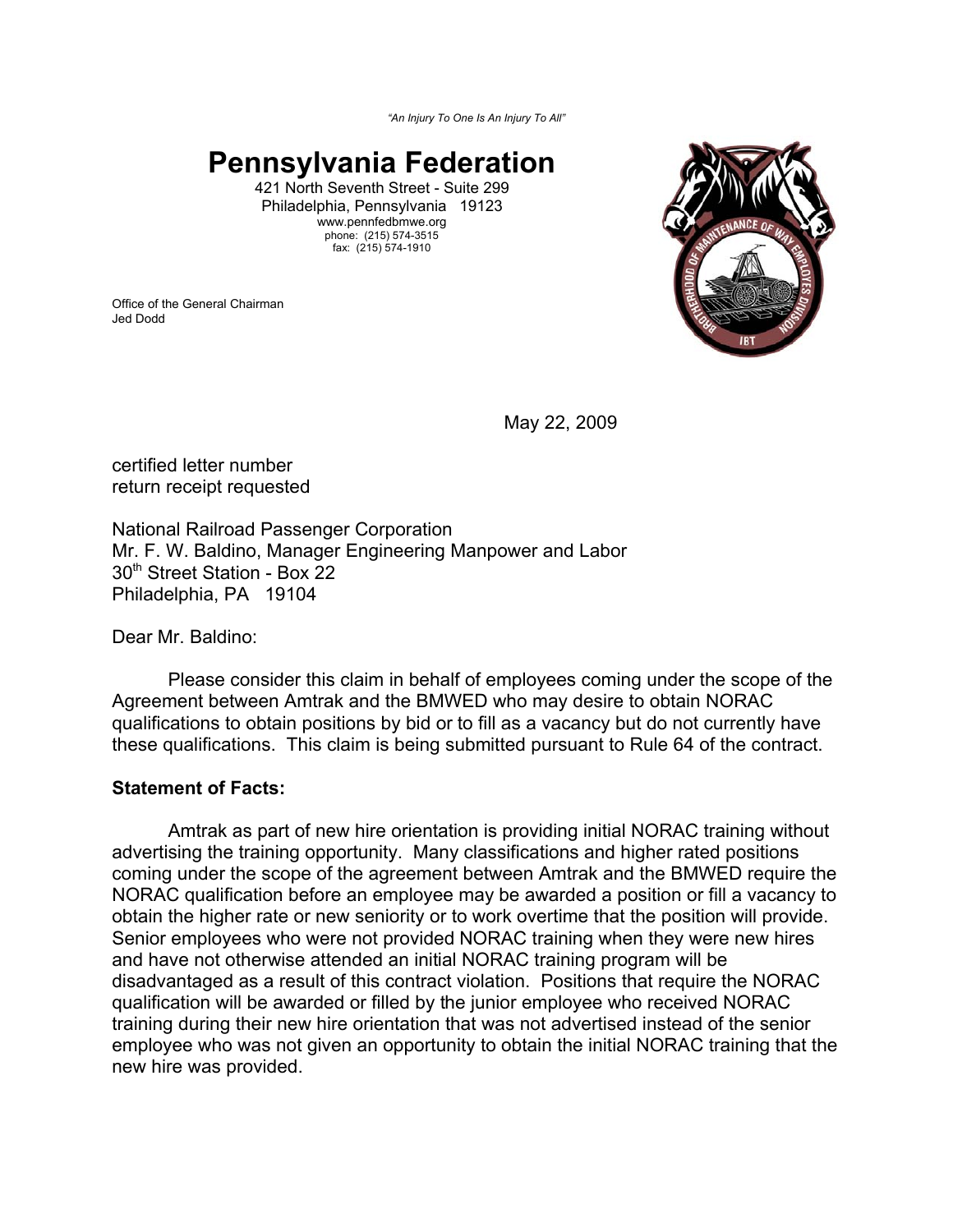### **Statement of Claim:**

Article 12 of the January 17, 2008 MW Consent Decree Agreement states as follows:

*"When Amtrak offers the initial NORAC training program it shall advertise the training opportunity and candidates will be selected pursuant to the terms of the collective bargaining agreement's bulletin, assignment and seniority rules."*

Rule 1 of the Agreement states as follows:

*"In the assignment of employees to positions under this Agreement, qualifications being sufficient, seniority shall govern."*

Amtrak violated the agreement when they provided initial NORAC training to new hires without advertising the training opportunity and selecting the candidates pursuant to the terms of the collective bargaining agreement's bulletin, assignment and seniority rules. Further, had they advertised the NORAC training opportunity, any employee other than a new hire who did not have initial NORAC qualification, by definition under Rule 1 of the agreement would have preference over the new hire for the training opportunity.

#### **Resolution Required to Settle Claim and Grievance:**

Amtrak must do the following to resolve this grievance:

- 1. Immediately cease the training of new hires on initial NORAC training that has not been advertised in accordance with the agreement.
- 2. Immediately advertise an equal number of initial NORAC training opportunities that have been provided to the new hires in the last sixty days and that these newly advertised initial NORAC training opportunities are in addition to those already scheduled. These training opportunities need to be at locations and in the same numbers where the new hires are scheduled to begin working.
- 3. That the NORAC qualification be removed from the new hires that have obtained their NORAC qualification as a result of attending initial NORAC training that was not advertised. This qualification removal must be in writing from the Manager Engineering Manpower and Labor and that the new hire who obtained the qualification in violation of the contract be informed that to obtain the qualification they must apply for and obtain the training opportunity in accordance with the rules of the agreement.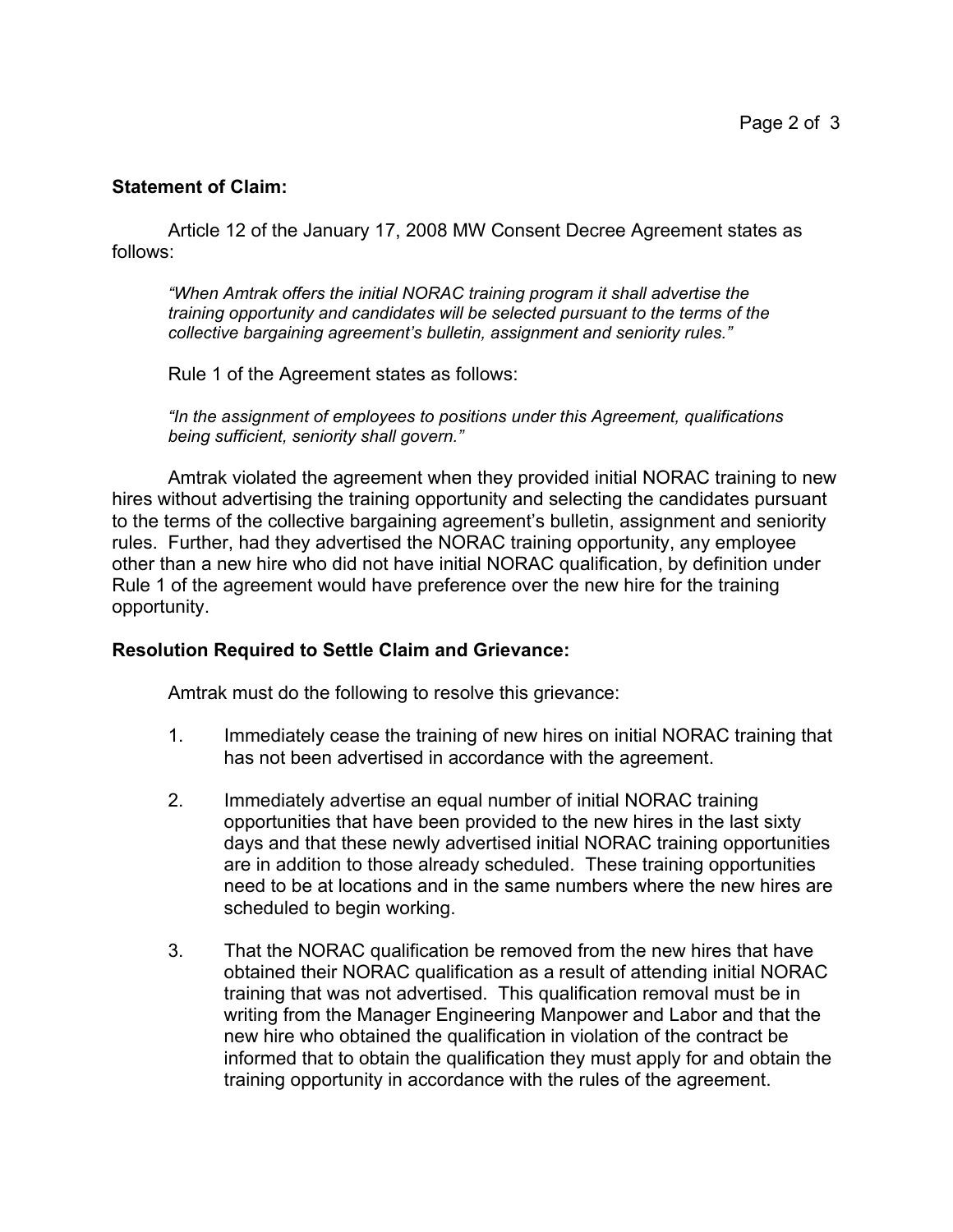- 4. That Amtrak provide a notice, which is read and approved by the Union prior to it being published, to all employees coming under the scope of the Agreement between Amtrak and the BMWED that all NORAC qualifications obtained by new hires as a result of attending a training opportunity that was not advertised are rescinded, the number of new training opportunities and locations for initial NORAC training that will be advertised, and that any employee who has had their seniority rights violated as a result of this contract violation will be provided an opportunity to file a claim in accordance with resolution point number 5 below.
- 5. That a claim may be filed by the employee or their representative for any violation of their seniority rights, including but not limited to job awards or filling vacancies or loss of overtime, as a result of this contract violation with the Manager Engineering Management and Labor and that time limits shall start from the time of the notice in resolution number 4 listed above.

Kindly advise me of your intentions with this claim and grievance.

Yours truly, of Dodd Jed Dodd General Chairman

cc All Federation Officers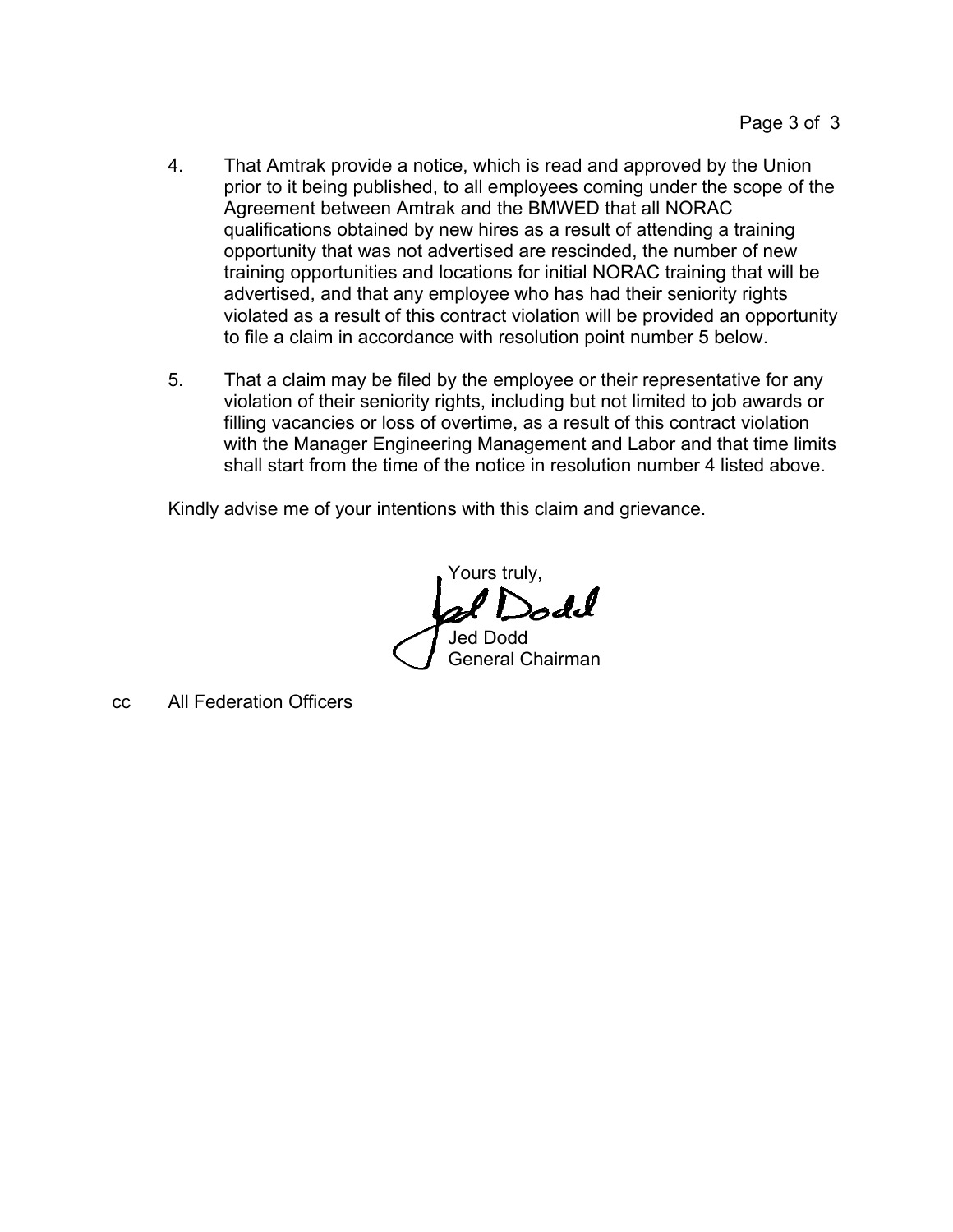NATIONAL RAILROAD PASSENGER CORPORATION **Labor Relations 2nd Floor** 30th and Market Streets, Philadelphia, PA 19104 Tel: 215-349-1050 Fax 215-349-1260



June 1, 2009

Mr. Jed Dodd, General Chairman Pennsylvania Federation BMWED 421 North 7<sup>th</sup> St., Suite 299 Philadelphia, PA 19123

Mr. Stuart A. Hurlburt, Jr., General Chairman Northeastern System Federation BMWED 135 Mick Lane Oneonta, NY 13820-4316

#### **Re: NORAC Training**

Dear Gentlemen:

This is in reference to your claims dated May 22, 2009, submitted to all officers designated to receive claims under the Amtrak - BMWE Northeast Corridor Agreement, in connection with the above subject, and our subsequent discussions in connection with this dispute.

Without prejudice to Amtrak's position regarding the propriety of the claims at issue, in accordance with our discussions, it is understood that this correspondence will constitute a proper response under Rule 64 and resolve all claims submitted by the BMWE to all designated officers in connection with this issue.

It is agreed that in resolution of the dispute regarding NORAC training of new hires, Amtrak will take the following actions:

- Amtrak will immediately advertise an initial NORAC training opportunity for fifty-five (55) BMWE employees on the Southern District to be held at Philadelphia, PA commencing June 22, 2009. Employees who reside north of Trenton, NJ or south of Wilmington DE will be provided lodging and per diem in connection with attendance at this class. Where practicable, employees desiring lodging should include that request on their application for this training class.
- Amtrak will promptly advertise an initial NORAC training opportunity for fifty (50) BMWE employees on the Northern District to be held in the vicinity of Groton, CT commencing July 6, 2009. Employees who reside north of New London, CT will be provided lodging and per diem in connection with attendance at this class. Where practicable, employees desiring lodging should include that request on their application for this training class.